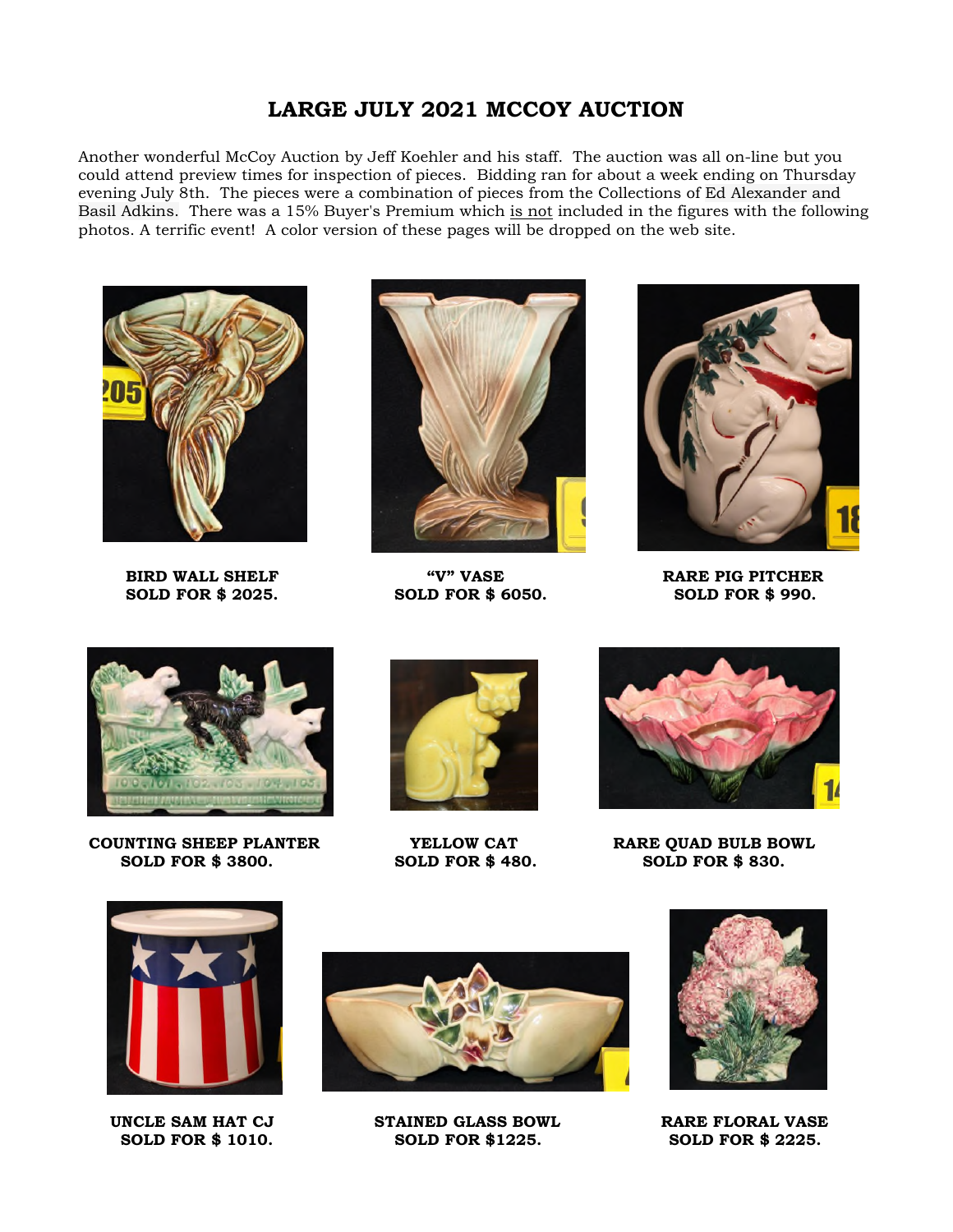

 **GREEN 14" VASE AMARYILLIS LAMP APPOLLO CJ** 



 **SOLD FOR \$ 405. SOLD FOR \$ 890. SOLD FOR \$ 460.** 





**QUAKER OATS CJ** SALES AWARD **2IG-ZAG BUD VASE**<br>SOLD FOR \$ 285. SOLD FOR \$ 810. SOLD FOR \$ 570. **SOLD FOR \$ 285.** 









AWARD PLAQUE **WHITE STAGECOACH CJ** LIBERTY BELL JARD<br>
SOLD FOR \$ 960. SOLD FOR \$ 1850. SOLD FOR \$ 405. **SOLD FOR \$ 1850.** 

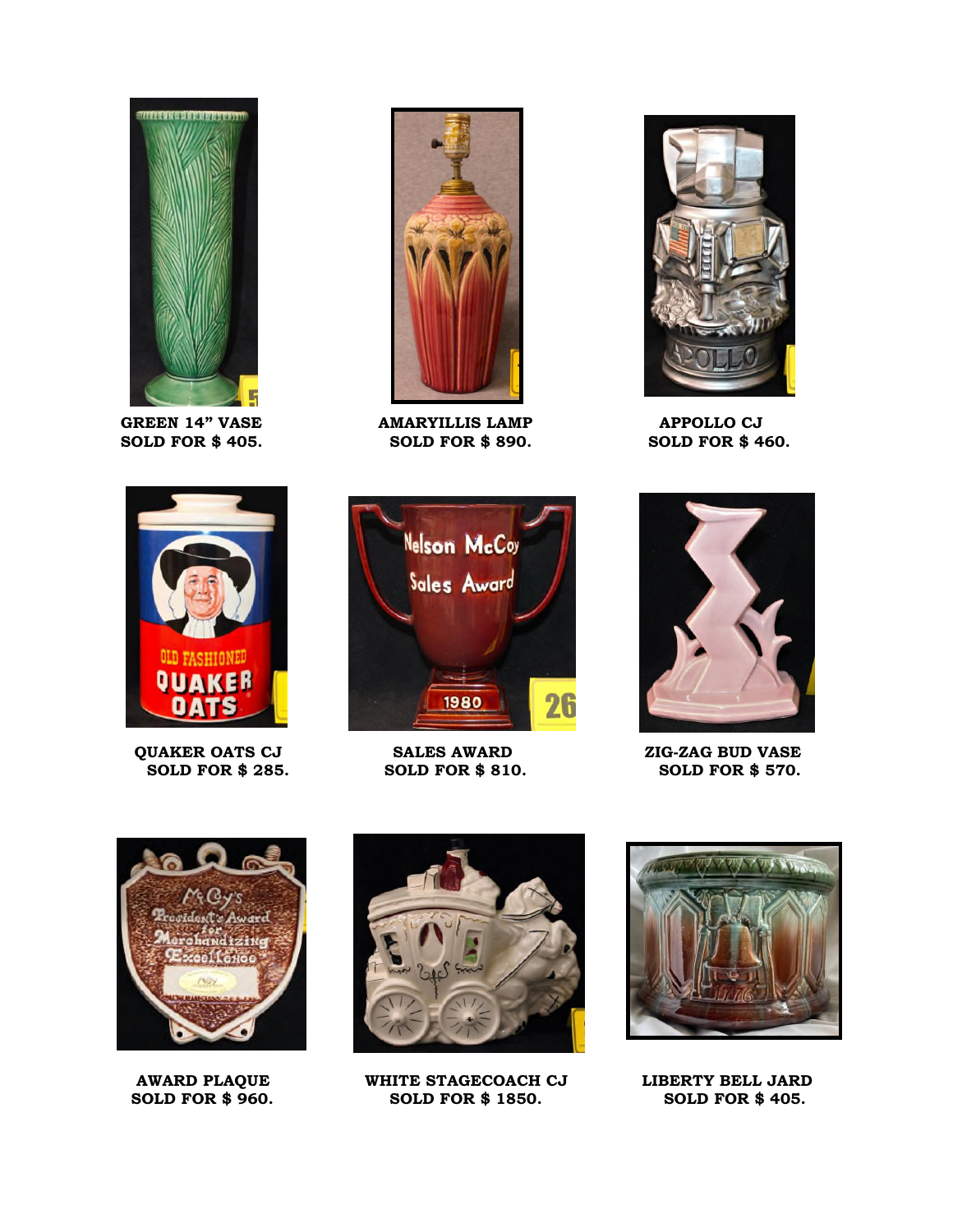

 **6" TEST GLAZE VASE GREEN 5.25" VASE GREEN DOG CJ BLK BELLOWS WP SOLD FOR \$ 520. SOLD FOR \$ 270 SOLD FOR \$ 550. SOLD FOR \$ 305** 













 **RARE WHITE PLANTER COPE CANDLEHOLDER WASHER WOMAN PLANTER SOLD FOR \$ 490. SOLD FOR \$ 2050. SOLD FOR \$ 2725.** 





**BROWN RABBIT PINECONE PLANTER FISH PLANTER SOLD FOR \$ 580. SOLD FOR \$ 2075. SOLD FOR \$ 670.** 





 **SOLD FOR \$ 2050. SOLD FOR \$ 610. SOLD FOR \$ 610.** 



**PLANTER WITH LEAF RUSTIC MINIATURE TURTLE STAINED GLASS PLANTER SOLD FOR \$ 2050.** SOLD FOR \$ 610.

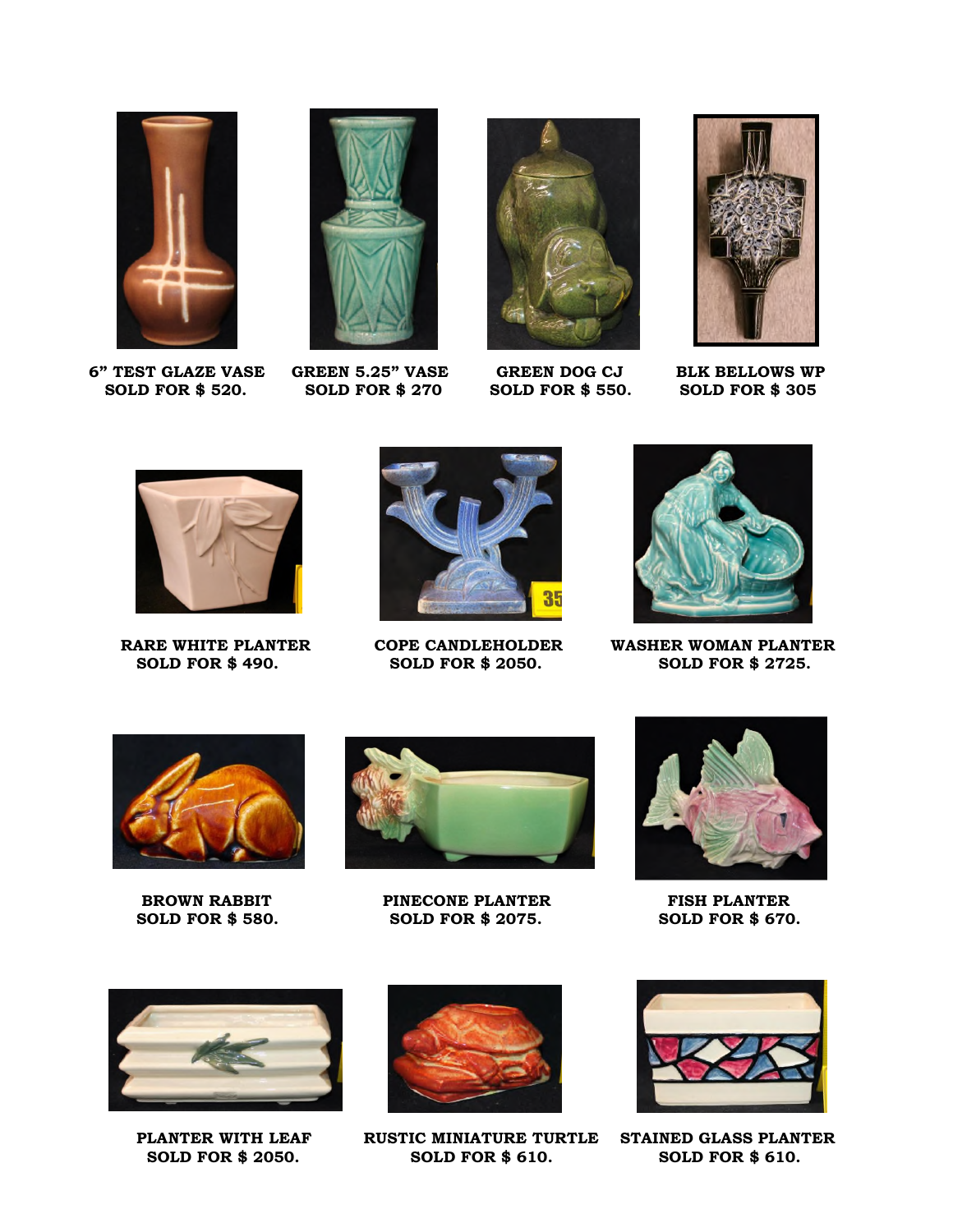







**EXECUTE TEST GLAZE VASE WASE SOLD FOR \$320.** SOLD FOR \$350 SOLD FOR \$425 SOLD FOR \$425

 **SOLD FOR \$ 320. SOLD FOR \$ 350 SOLD FOR \$ 235. SOLD FOR \$ 425** 



 **CUSTOM DECORATED HEN CJ PAPERWEIGHT COOKIE BOX SOLD FOR \$ 710 SOLD FOR \$ 530. SOLD FOR \$ 350** 









 **PEAR WP w/ BRN LEAVES** RARE BROWN RABBIT BLUE 6" POT/SAUCER  **SOLD FOR \$ 320. SOLD FOR \$ 1525. SOLD FOR \$ 170.** 



**BLUE 5" POT/SAUCER NORTH POLE PLANTER RARE GOAT PLANTER SOLD FOR \$ 310. SOLD FOR \$ 3400. SOLD FOR \$ 2275.** 





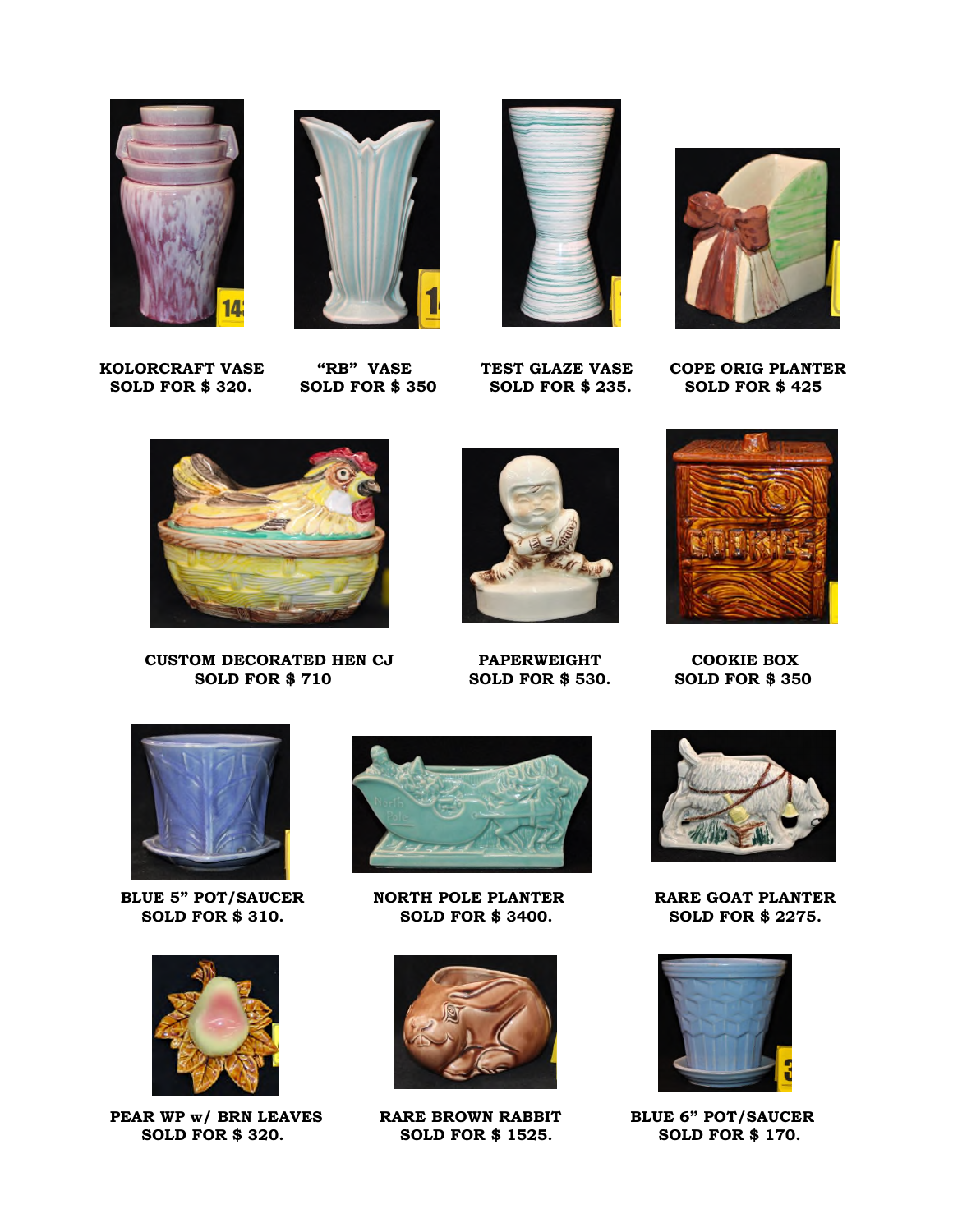





**TELLOW VASE** 14" AQUA VASE HORSESHOE VASE<br>
SOLD FOR \$ 285. SOLD FOR \$ 365. SOLD FOR \$ 355.  **SOLD FOR \$ 285. SOLD FOR \$ 365. SOLD FOR \$ 355.** 





**MCCOY LTD CAT DAVY CROCKET PLANTER 5.5" AMARYLLID VASE SOLD FOR \$ 200. SOLD FOR \$ 4600. SOLD FOR \$ 175.** 





 **SOLD FOR \$ 3150. SOLD FOR \$ 490. SOLD FOR \$ 205.** 





**RARE NOEL PLANTER YELLOW PLANTER PLASTIC FLOWERS CJ**